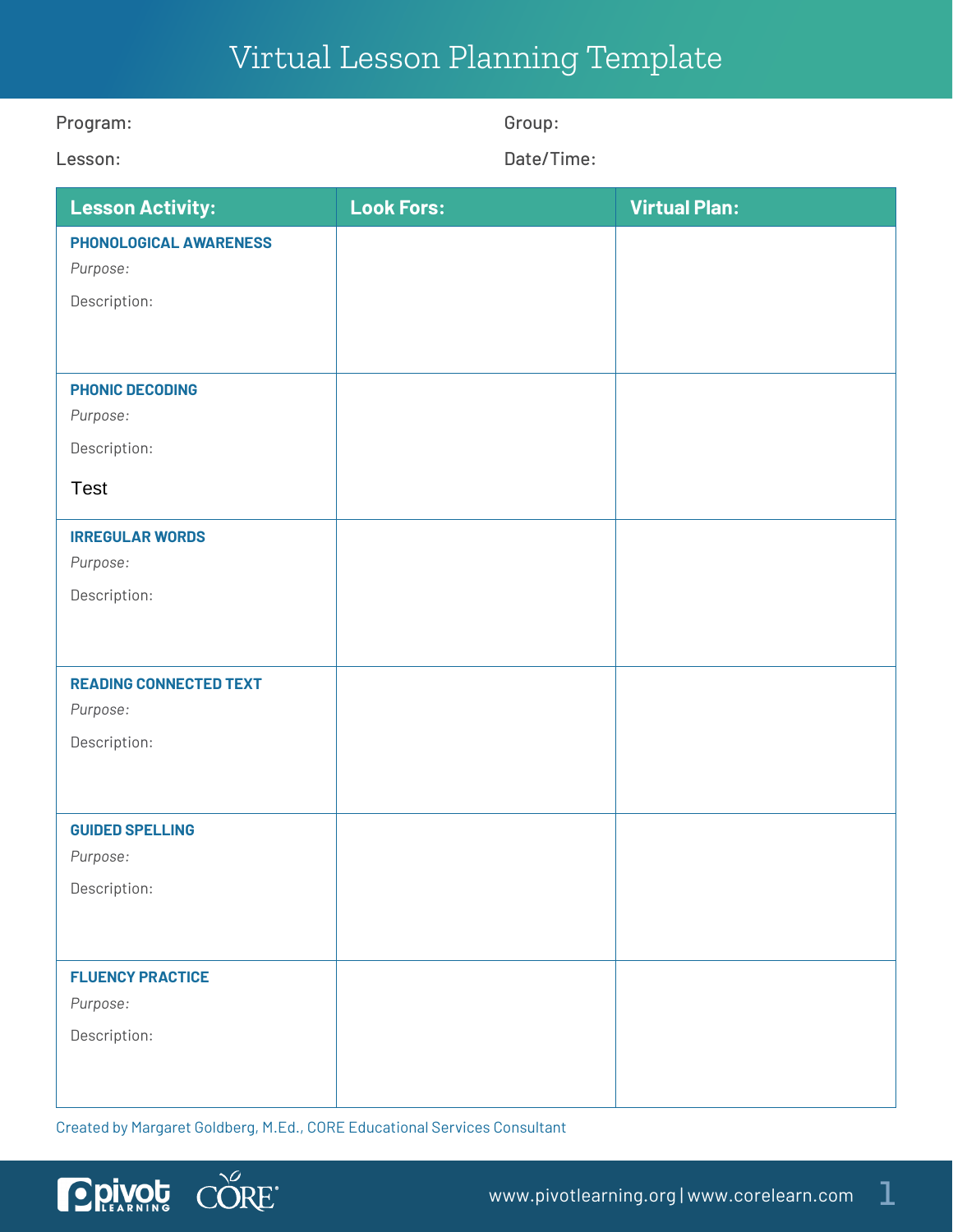## Virtual Lesson Planning Template — EXAMPLE

Program: EXAMPLE Group: EXAMPLE

**DRIVOL** CORE

Lesson: EXAMPLE Date/Time: EXAMPLE

| <b>Lesson Activity:</b>                                                                                                                                                                                                                                                                                                                                                                                                                                                              | <b>Look Fors:</b>                                                                                                                                                                                                        | <b>Virtual Plan:</b>                                                                                                                                                                                                   |
|--------------------------------------------------------------------------------------------------------------------------------------------------------------------------------------------------------------------------------------------------------------------------------------------------------------------------------------------------------------------------------------------------------------------------------------------------------------------------------------|--------------------------------------------------------------------------------------------------------------------------------------------------------------------------------------------------------------------------|------------------------------------------------------------------------------------------------------------------------------------------------------------------------------------------------------------------------|
| <b>PHONOLOGICAL AWARENESS</b><br>Purpose: Isolating and manipulating<br>sounds in words<br>Description:<br>Teacher uses visuals representing<br>syllables, rimes, phonemes, etc. to<br>help students identify sounds in<br>spoken words.                                                                                                                                                                                                                                             | • Crisp, clear pointing<br>• Continuous blending<br>• Choral student response<br>. No written words shown to students                                                                                                    | . Whiteboard for visual, draw lines to<br>represent sounds<br>• Model with finger pointing<br>• Gallery view                                                                                                           |
| <b>PHONICS &amp; DECODABLE WORDS</b><br>Purpose: Learning the letters that<br>represent the sounds in words<br>Description:<br><b>Introduce New Sound-Spelling</b><br><b>Relationships</b><br>Teacher reads a sentence to introduce<br>a new spelling sound.<br><b>Review Sound-Spelling Relationships</b><br>Teacher shows students hand-held<br>cards to review sounds.<br><b>Blend Decodable Words</b><br>Students sound out words from a<br>printed word list as teacher points. | • Pointing used to cue a choral<br>response<br>• Students respond chorally<br>• Teacher does not say sounds or<br>read words<br>• Clear articulation and continuous<br>blending<br>. Wall-cards are used for corrections | • Write new sound spelling sentence<br>on whiteboard in advance<br>• Use handheld cards for review<br>. Print decodable word list from<br>Learning Portal<br>• Refer to wall cards for corrections<br>(set up display) |
| <b>SIGHT WORDS</b><br>Purpose: Learning irregular high-<br>frequency words students cannot (yet)<br>sound out<br>Description:<br><b>Introduce New Sight Word(s)</b><br>Teacher reads a sentence to introduce<br>a new word.<br><b>Review Sight Words</b><br>Teacher shows students cards to<br>review words.                                                                                                                                                                         | • Crisp, clear pointing<br>• Students chorally read, spell, read<br>each word<br>• Teacher does not read words<br>· Words students missed are recycled<br>in the pile for additional practice                            | • Write sentence on whiteboard or<br>printout sentences from Learning<br>Portal<br>• Use handheld cards to introduce new<br>word and practice review words                                                             |